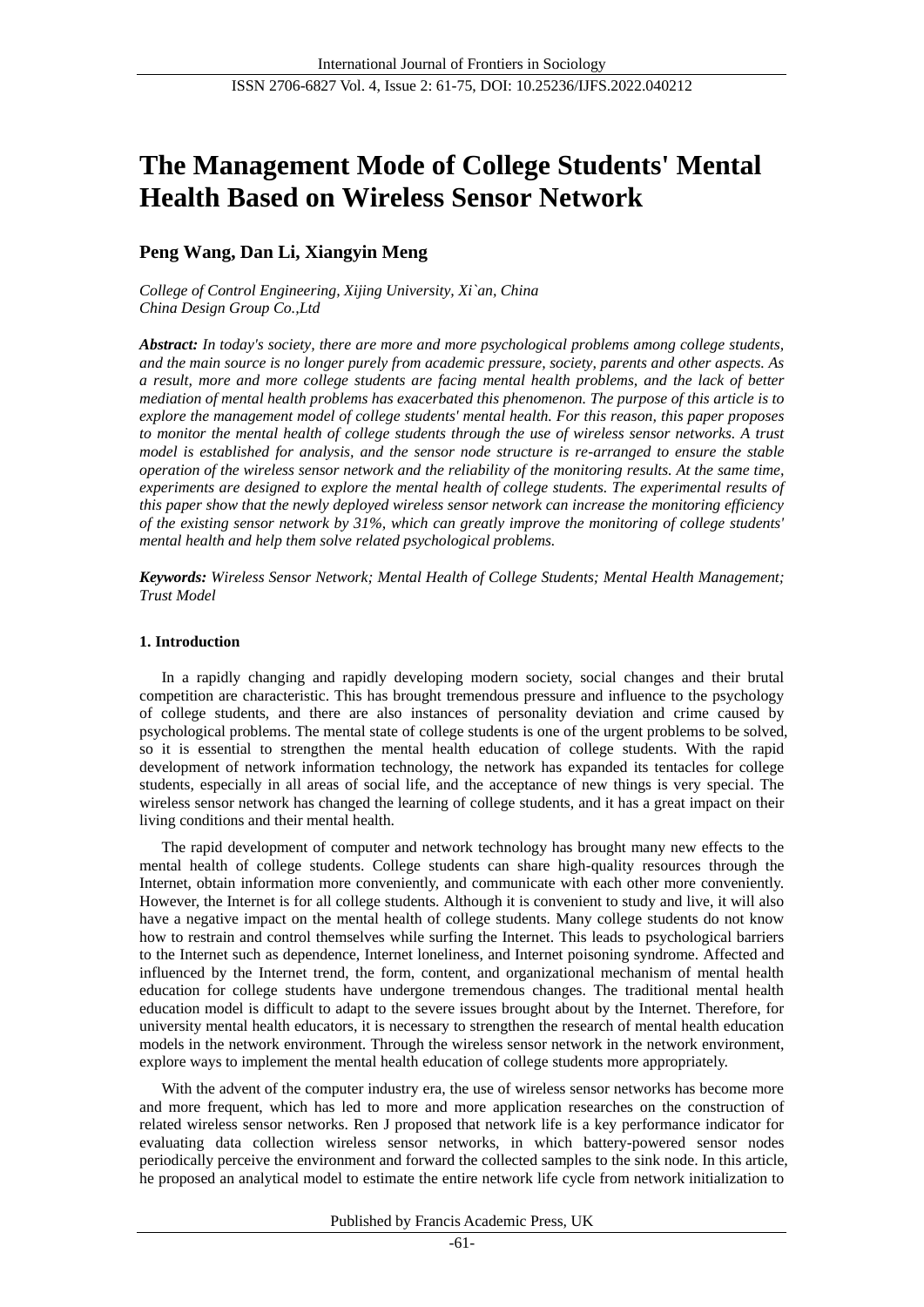complete disabling, and to determine the boundary of the energy hole in the data collection WSN. It proves the effectiveness of the proposed analysis model in estimating the network lifetime and energy hole evolution process [1]. In his article, Chen proposed CANS, a congestion adaptive and small stretch emergency navigation algorithm with WSN. Specifically, CANS uses the idea of a level set method to track the evolution of exits and the boundaries of dangerous areas, so that people near the dangerous area can achieve light congestion at the cost of a slight detour, while those far away from the dangerous avoid unnecessary detours. CANS also considers emergency situations by combining local but simple state update schemes [2]. Chen Z proposed that if the sensor node needs to be upgraded, the node will distribute the program code package to them. As a result, new capabilities can be obtained and the so-called software-defined network can be formed. However, due to the large capacity of the code package, the constrained energy of sensor nodes and the unreliable link quality of the wireless network, it may be a challenge to broadcast the code package to all nodes in the network [3]. Luo J proposed that because most sensor nodes are equipped with limited non-rechargeable batteries, energy-saving optimization has become one of the main issues in the design of wireless sensor network routing protocols. He focuses on minimizing energy consumption and maximizing the life of the data relay network in a one-dimensional queue network. He follows the principle of opportunistic routing theory, and the decision to optimize network energy efficiency in multi-hop relays is based on the difference between sensor nodes, the difference in their distance to the sink and the remaining energy of each other [4]. Benzaid C proposes to use cooperation between nodes to accelerate signature verification, and the acceleration scheme allows a longer network life. The new scheme saves up to 45% of the energy consumed in the verification process, and the accelerated scheme is 66% faster than the traditional signature verification, and it has carried out analysis, simulation and real-world experiments [5]. Jiang J proposed an efficient distributed trust model (EDTM) for WSN, and as shown by the number of bundles acquired by the sensor hub, direct trust and recommended trust are specifically calculated. In the estimation of direct trust, communication trust, vitality trust and information trust are considered. Improving the accuracy of the recommendation trust through the characteristics of trust credibility and nature. The proposed EDTM can more accurately assess the reliability of sensor hubs and more successfully maintain security vulnerabilities [6]. Zhang H considers the secure resource allocation of Orthogonal Frequency Division Multiple Access (OFDMA) two-way relay wireless sensor network (WSN), and the optimization problem appears to be mixed integer programming and non-convex. For scenes without CJ, he proposed an asymptotically optimal algorithm based on the dual decomposition method and a suboptimal algorithm with lower complexity. Finally, the proposed scheme is evaluated through simulation and compared with the existing scheme [7]. Dong M proposed a new type of event data collection method called reliability and multipath encounter routing to meet reliability and energy efficiency requirements, thereby further extending the life of the network. Both theoretical and experimental simulation results show that RMER applied to event detection is superior to other solutions. The results clearly show that compared with other solutions, RMER improves energy efficiency by 51% and network life by 23%, while ensuring the reliability of event detection [8]. The above several documents are quite good for the research of related technologies, and the design of the experiment is also a composite specification. The idea of the experiment can be used as a reference to the actual application to improve the experimental part of article.

The innovation of this paper is to use the construction theory of college students' mental health education model as the theoretical support. After a certain degree of understanding of college students' psychological health education, the structure of wireless sensor network is built and the structure of nodes is deployed. And using this as a technical support to ensure the technical feasibility of the management model of college students' mental health based on the wireless sensor network, and at the same time ensure the theoretical feasibility of the management model.

#### **2. Mental Health Management Methods for College Students**

# *2.1 Theoretical Basis for the Construction of the Mental Health Education Model for College Students*

From the perspective of academic theory and internal logic, the construction of a mental health education network model for college students should be guided by the education concept of "Moral and Heart Co-education" to establish a solid theoretical cornerstone for the construction of the mental health network education model for college students [9]. Several common psychological puzzles of college students are shown in Figure 1: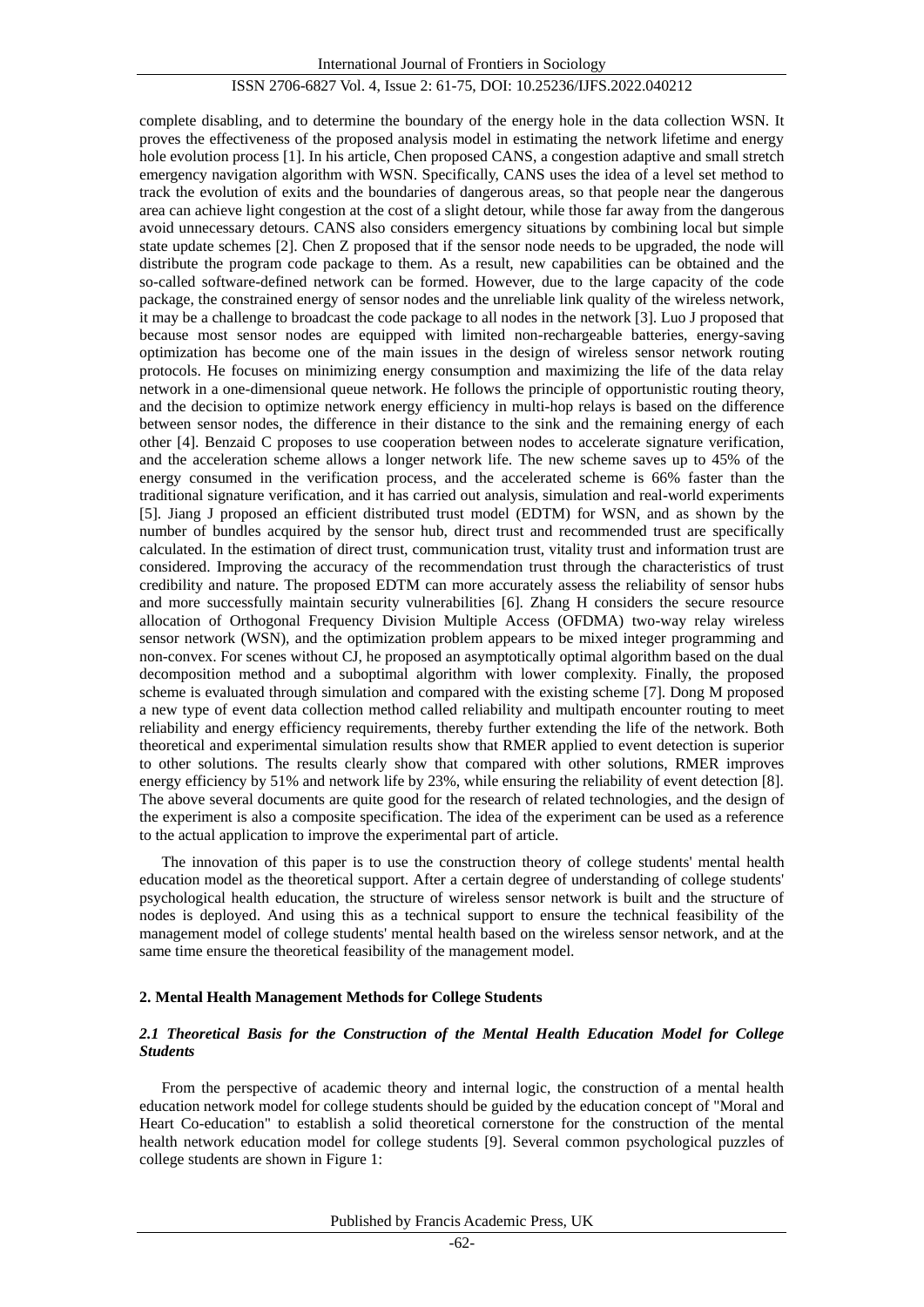



*Figure 1: Several psychological puzzles common to college students*

"Morality and Heart Education" means the fusion of moral education and heart education [10]. "Nurturing the heart with virtue, storing virtue with the heart, cultivating with virtue and heart, and blending with virtue and heart" is the ideal state of the integration of virtue and heart. The fusion of virtue and heart will eventually form the beauty of virtue and heart, which better reflects the people-oriented thinking, and is a kind of education of the highest kind, the most truth, and the most beautiful [11]. The concept of mutual education of morality and heart is shown in Figure 2:



*Figure 2: The concept of mutual education of morality and heart*

First, moral education should absorb beneficial elements from mental health education, integrate it into one's own work, and use it for "I". Second, mental health education should rely on moral education to guide itself. Third, the construction and cultivation of "sound personality" should be the best "cutting point" for the organic combination of moral education and mental health education [12].

## *2.2 Trust Model of Wireless Sensor Network*

## (1) Trust model based on weighted wireless sensor network

After studying the research work of many domestic and foreign scholars on wireless sensor networks, this paper designs a weight-based trust model for wireless sensors. This model introduces the base station, which makes full use of the base station's strong computing power, huge storage space, and relatively stable and safe working environment. Most of the computing tasks of the entire wireless sensor network are handed over to the base station, which not only reduces the workload of ordinary wireless sensor nodes, but also effectively strengthens the defense capabilities of the entire network and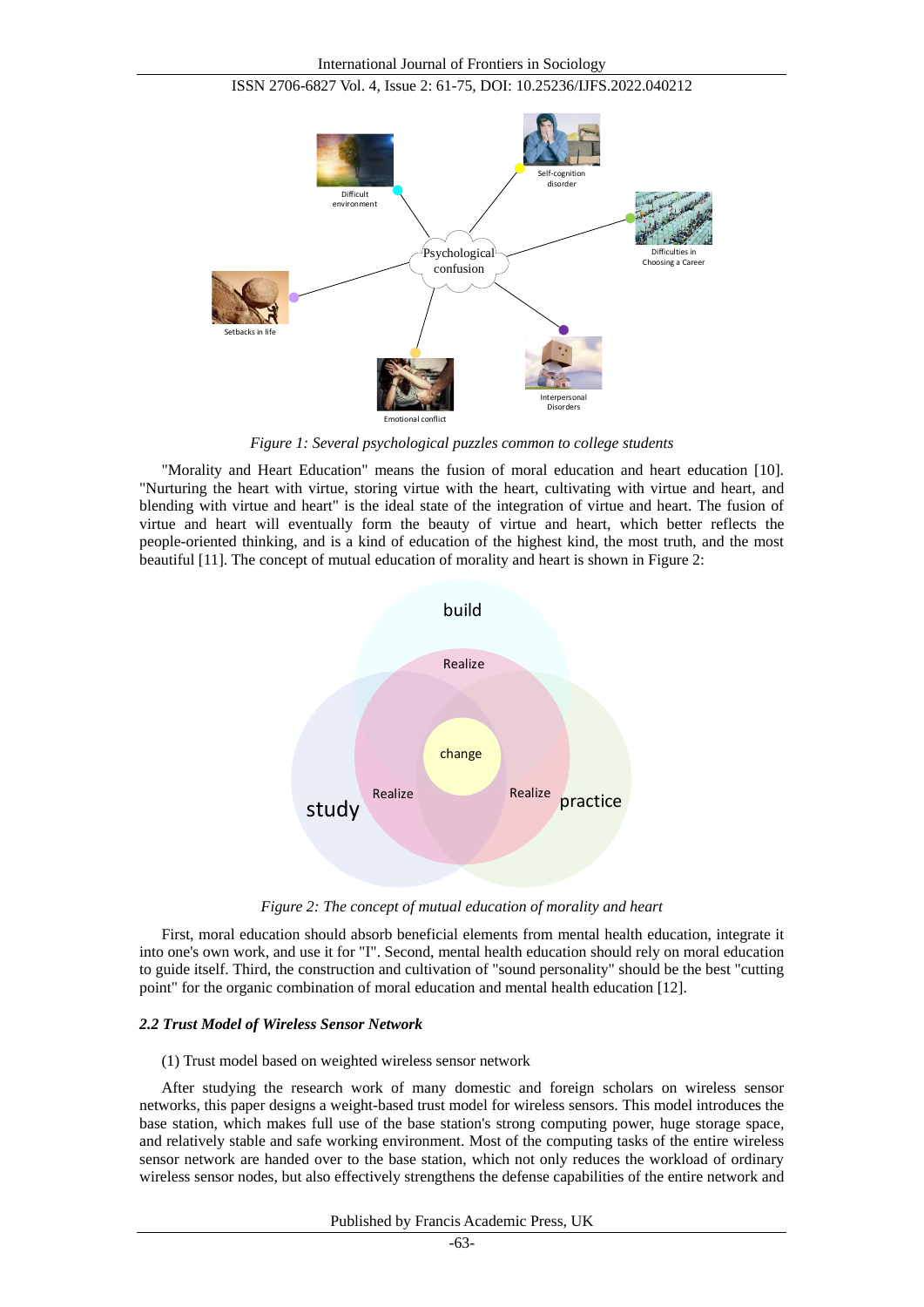ensures the security of the wireless sensor network.

As shown in Figure 3, the weight-based wireless sensor network trust model designed in this paper is divided into two modules: parameter module and calculation module. Among them, the parameter module mainly refers to the wireless sensor nodes in the wireless sensor network. The task of the parameter module is to collect and record the working log of the node, including the historical behavior of the node communication, power, risk value and other parameters. The calculation module is composed of a base station, which is responsible for integrating the parameters and other data sent by the trust system. Based on these parameter data, the optimal path between the two nodes required in the wireless sensor network is calculated according to the algorithm designed by the user. After calculating the shortest path, the calculation module broadcasts the result to all nodes in the entire network. Each sensor node updates its own path table as needed, and each time it forwards data, it must access the latest path table to determine its own transmission route in the network [13].



*Figure 3: The structure of the weight-based trust model of wireless sensors*

This model adds a calculation module to the traditional trust model, and transfers the calculation work such as path selection to this module, which can reduce the workload of ordinary nodes. Although this reduces the intelligence of ordinary nodes to a certain extent, it can reduce the possibility of node intrusion and increase its working life [14]. As long as the source node receives the result of the optimal path, it starts to send data directly based on this result, and does not need to occupy local resources to calculate the next hop node like the traditional trust model. In addition, the optimal path selection module can not only calculate trust weights, energy weights, and risk weights, but also plan the initialization of data in the network, and specify the storage and access methods of data [15].

## (2) The structure of the wireless sensor node

The structure of the wireless sensor node is shown in Figure 4.

The power supply module is the energy source of the sensor node, ensuring the stable supply of the node's working electrical energy. The power supply method can be an external battery, or it can be powered by solar power technology [16]. At present, due to cost reasons, the most common is to use battery power to support the operation of wireless sensors [17]. The application field of the power supply module is shown in Figure 5: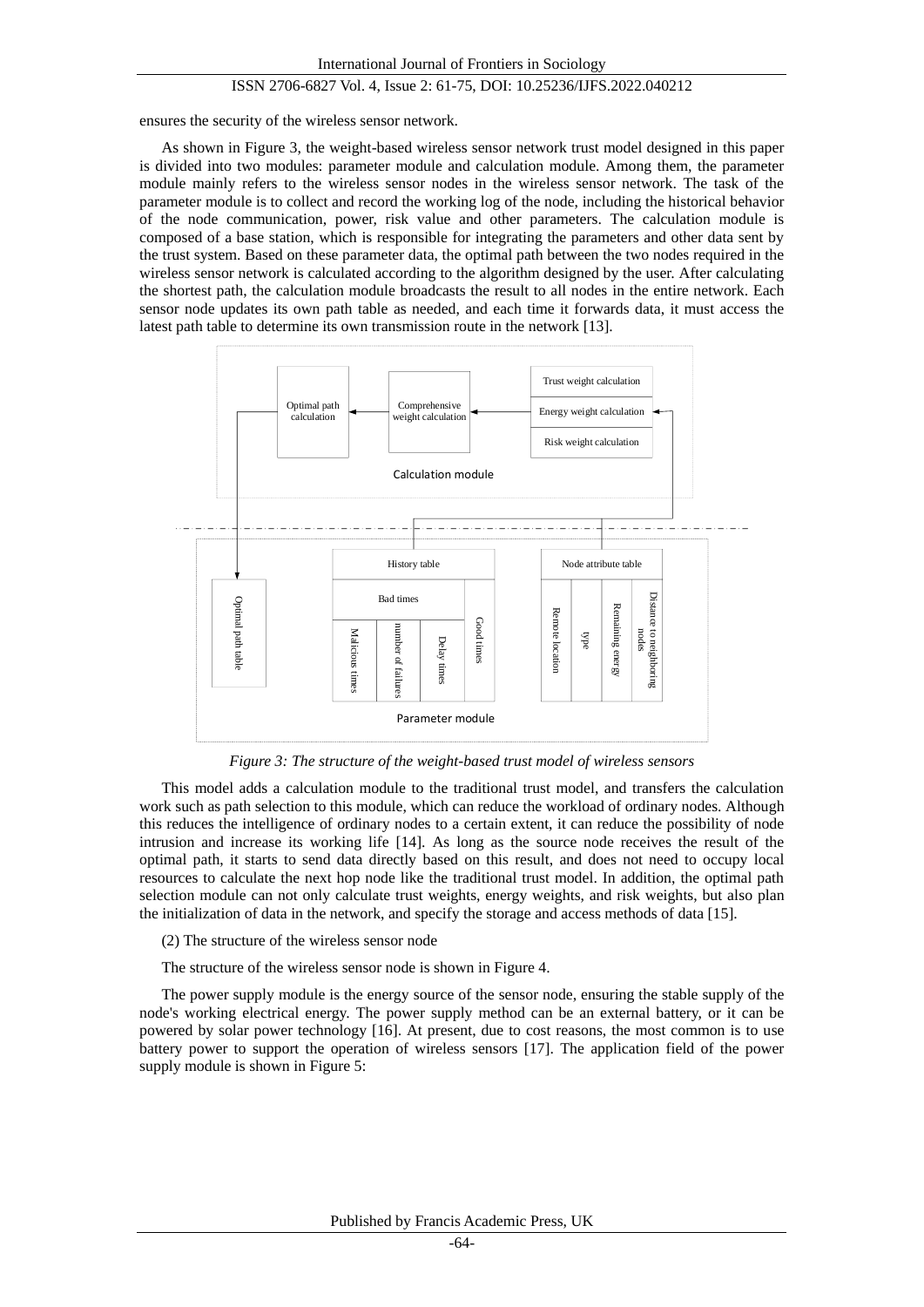

ISSN 2706-6827 Vol. 4, Issue 2: 61-75, DOI: 10.25236/IJFS.2022.040212

*Figure 4: The structure of the wireless sensor*



*Figure 5: Application areas of power supply modules*

The sensor module is equivalent to the "eyes" of the sensor node, which is responsible for real-time sensing of the dynamic change information of the monitored object, such as scalar quantities such as temperature, voltage, light, and vibration. And through the A/D converter, the collected information is converted into a digital signal suitable for spreading in the network circuit, and handed over to the data processing module. According to different application environments, wireless sensors can be divided into explosion-proof type and anti-corrosion type [18]. Several common explosion-proof and anti-corrosion sensors are shown in Figure 6:

The data processing module can be said to be the most critical and important module, which is equivalent to the "brain" of the sensor node. It controls and directs the work of the entire sensor node, and is responsible for data processing and storage. However, the processing power of the processors of wireless sensors on the market is very limited. Due to the low-cost requirements, the storage capacity and computing power of the sensors cannot be designed to be very high.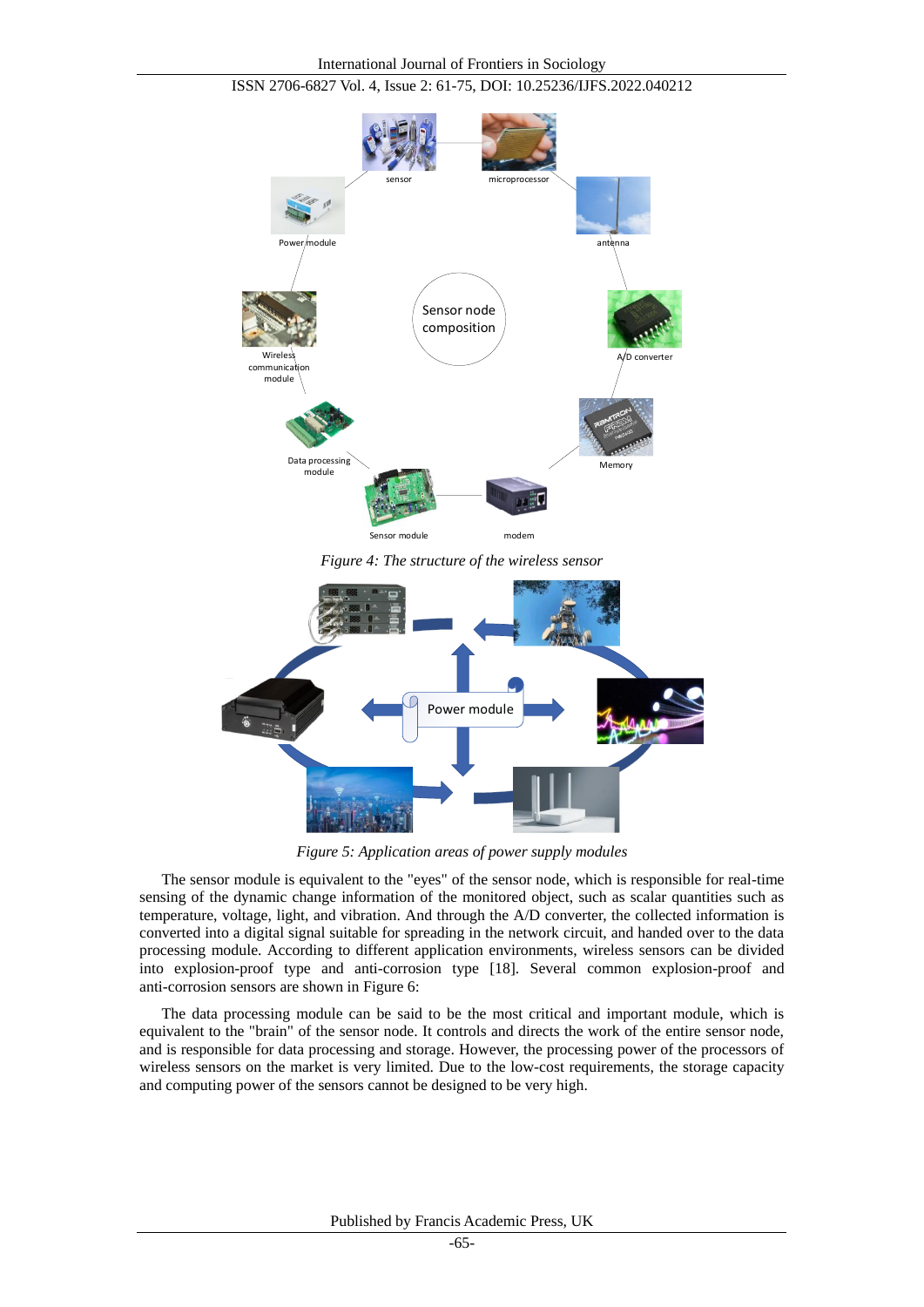

*Figure 6: Several common explosion-proof and anti-corrosion sensors*

The wireless communication module is equivalent to the node "mouth and ears" and is responsible for data receiving and sending. Using electromagnetic waves to communicate wirelessly between its own node and other sensor nodes in the network, and its wireless communication methods include WIFI, GPRS, 2.4G, etc.

(3) Calculation module

In the model designed in this paper, the calculation module chooses the base station as the main equipment. Under normal circumstances, the base station has relatively powerful data analysis and calculation capabilities, and can be placed in an attended indoor environment, and its energy and storage capabilities can be regarded as unrestricted [19].

In this paper, the calculation of the optimal path is handed over to the base station. After receiving the statistical data sent by the parameter module, the base station performs trust weight calculation, energy weight calculation and risk weight calculation according to the algorithm designed below, and calculates three weights are fused into a comprehensive weight. After the wireless sensor network nodes are deployed, the base station will store the topology of the network. By combining the network topology and comprehensive weights, the network is abstracted into an undirected graph with weights. Using the optimal path algorithm designed in this paper to calculate the optimal path, and return the obtained optimal path result to the sensor node in the trust system [20]. The calculation method of its comprehensive weight is as follows:

$$
H(S_1, S_j) = \lambda_1 T + \lambda_2 E - \lambda_3 R \quad (1)
$$

For the trust variable t, the probability density function of its Beta $(\alpha, \beta)$  distribution is:

$$
f(t; \alpha, \beta) = \frac{1}{B(\alpha, \beta)} t^{\alpha - 1} (1 - t)^{\beta - 1} (2)
$$

The mathematical expectation can be obtained by calculation as:

$$
E(T) = \frac{\alpha}{\alpha + \beta} \quad (3)
$$

The calculation of the direct trust of the sensor node Si to the sensor node Sj can be completed by formula 4. The formula is as follows:

$$
H_D(S_i, S_j) = E(T) = \frac{S+1}{S+f+2}
$$
 (4)

The indirect trust calculation method of the node Sj obtained by the node Si through the neighboring nodes is as follows:

$$
H_{ID}(S_i, S_j) = \sum_{k=1, k \neq 1}^{n} H_{D}(S_j, S_k) \times H_{D}(S_k, S_j)
$$
 (5)

Add the weights of the direct trust and indirect trust of the sensor node to get the comprehensive trust of the sensor, the calculation formula is as follows: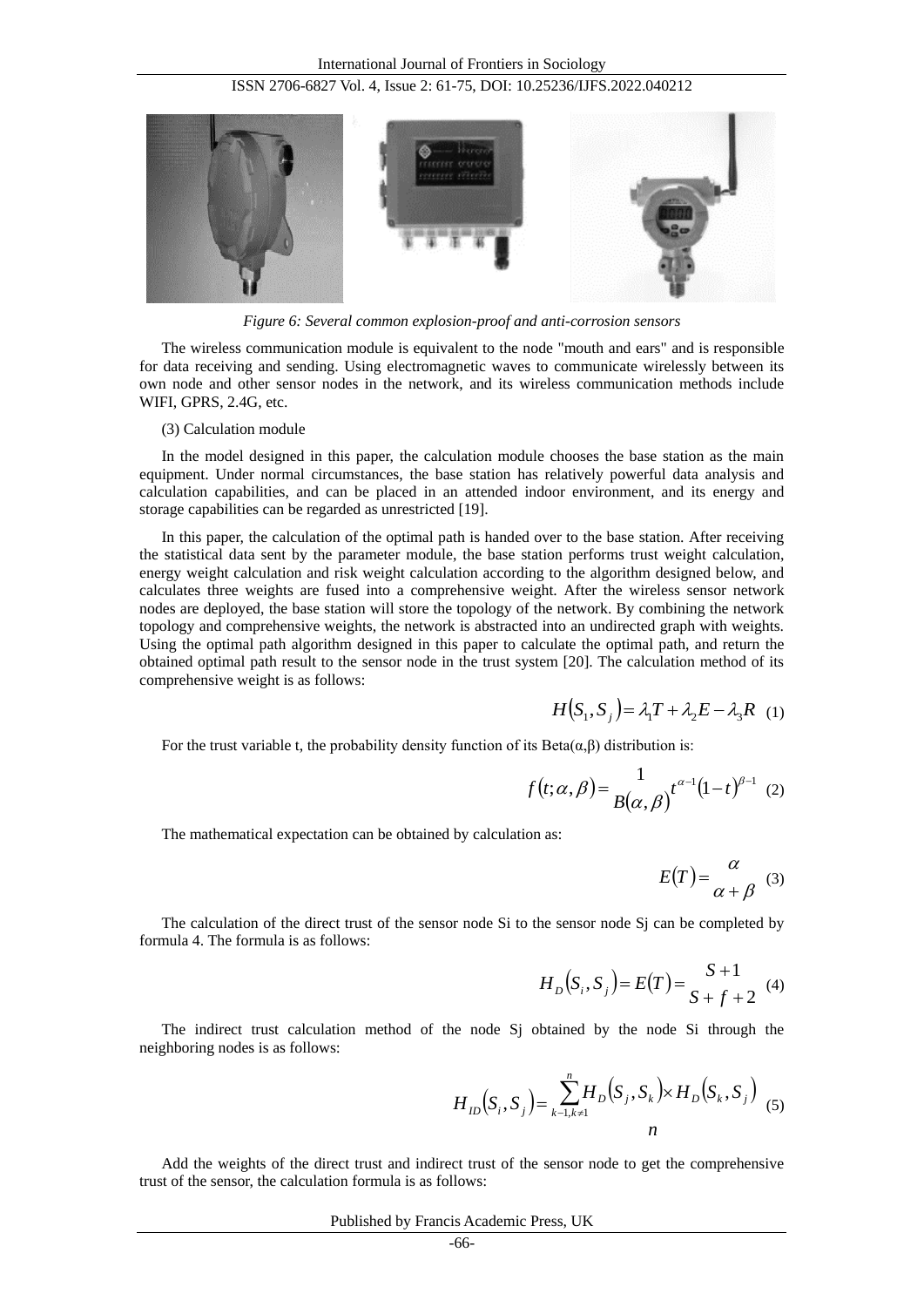$$
H(S_i, S_j) = \rho H_D(S_i, S_j) + (1 - \rho) T_{ID}(S_i, S_j)
$$
 (6)

At the same time, the calculation formula of the trust weight T is given as follows:

$$
T = \frac{T(S_i, S_j) + T(S_i, S_j)}{2} \tag{7}
$$

4) Calculation method of energy weight

The wireless sensor network is composed of sensor nodes, and each sensor node is not only responsible for sensing and collecting the information of the observation object, but also participating in the data forwarding work of the entire network, and forwarding the data sent by other nodes to the next target node. Of course, the sensor node must consume energy whether it is sensing or collecting information or forwarding data. The energy of sensor nodes is directly related to the life cycle of the entire network [21].

If the remaining energy of the node is not considered, it is easy to cause the operating frequency of a node to be too high, the energy consumption rate is too fast, and its working life will be greatly reduced. The premature death of a single node in the network will cause holes or disconnections in the network, which will affect the stability and reliability of the network. In addition, with different types of sensors and different working environments, the energy consumption of sensor nodes themselves when collecting information is different. If a sensor node has high energy consumption, we should reduce its participation in data forwarding to ensure that it has enough energy to complete its information collection work [22]. Therefore, this article will comprehensively consider the remaining energy of the node, the energy consumed by the node's communication and transmission, and the energy consumed by the node itself to collect information to calculate the energy weight.

Now suppose: the spatial distribution of all sensor nodes in the wireless sensor network can be regarded as a two-dimensional plane, and the position of all sensor nodes will not change after being placed; there are different types of sensor nodes in the network; each node has a full range of net unique identification number [23].

As mentioned earlier, the wireless sensor node is divided into four modules [24]. Among them, the wireless communication module and data processing module will consume most of the energy of wireless sensor nodes.

The energy consumption of wireless communication is generated by the wireless communication module of the wireless communication module. The energy consumption is related to the communication distance, the energy loss of the transmitting circuit, and the power amplification loss.

The energy consumed by the node Si is composed of the loss of the transmitting circuit and the loss of power amplification, namely:

$$
E_T(S_i, S_j) = mE_u + m\varepsilon_1 d^2, d < d_0 \quad (8)
$$

$$
E_T(S_i, S_j) = mE_u + m\varepsilon_2 d^4, d \ge d_0 \quad (9)
$$

When the remaining energy of any one of the sensor nodes  $EL \le E \le E$ , the energy weight between the two nodes E=0; otherwise, the energy weight calculation formula is as follows:

$$
E = \frac{1}{2} \left[ \frac{E_{IL}}{E_T (S_i, S_j)} + \frac{E_{IL}}{E_{iw}} \right] (10)
$$

$$
E = \frac{1}{2} \left[ \frac{E_{JL}}{E_T(S_J, S_i)} + \frac{E_{JL}}{E_{jw}} \right] (11)
$$

Adding formula 10 and formula 11 can get the final energy weight calculation formula:

$$
E = \frac{1}{2} \times \left[ \frac{E_{IL}}{E_T(S_i, S_j)} + \frac{E_{IL}}{E_{iw}} \right] + E = \frac{1}{2} \times \left[ \frac{E_{IL}}{E_T(S_j, S_i)} + \frac{E_{IL}}{E_{jw}} \right]
$$
(12)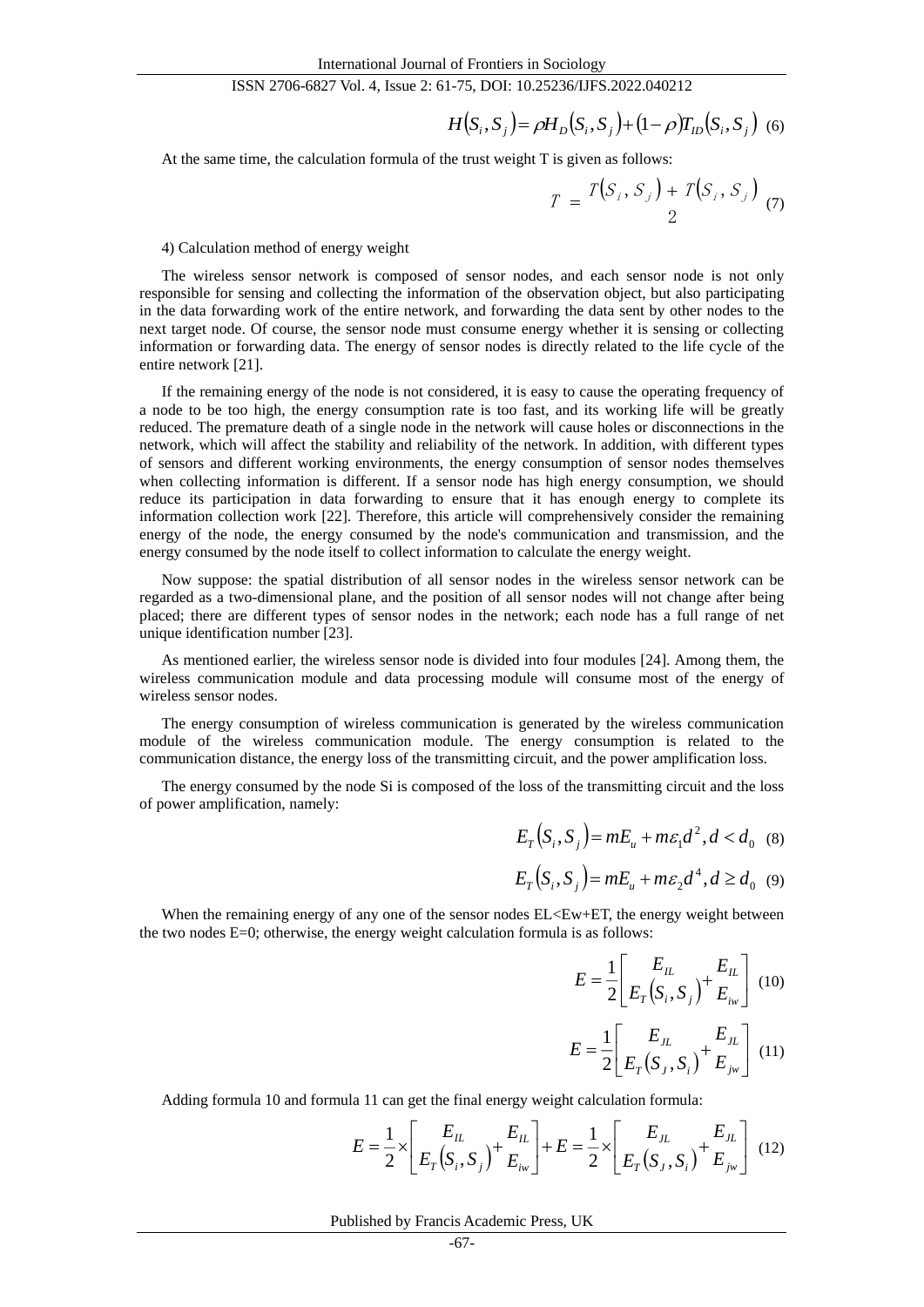#### (5) Evaluation of the risk value of bad communication behavior

As mentioned earlier, each sensor node will record the communication records with other nodes, including the number of good communications and the number of non-good communications [25]. If a sensor node has bad communication behavior, we should consider the node to be risky. This article will classify the bad communication behaviors of nodes, and count the times of different types of bad communication. The classification situation is shown in Table 1:

| Description of bad communication behavior | tvpe | trequency | Penalty coefficient |
|-------------------------------------------|------|-----------|---------------------|
| Content malicious                         |      |           |                     |
| Communication failure                     |      |           |                     |
| Large transmission delay                  |      |           |                     |
| nther                                     |      | FΔ        |                     |

*Table 1: Classification and statistics of bad communication behavior*

Under normal circumstances, what we cannot tolerate the most is that the data sent by sensor nodes in the network contains malicious content. This is often caused by malicious destruction by some attackers, so we must severely punish the nodes that have bad behaviors like A. Secondly, the communication between the two nodes has failed in the most recent period of time or the communication delay between the two nodes is too large. This shows that these two nodes are likely to be in danger, so they will also be punished by the system.

For the three kinds of bad communication behaviors A, B, C, the risk function of constructing bad communication is as follows:

> *f*  $c_1 f$ *A*  $\eta_A = \frac{c_{1J1}}{a}$  (13)

$$
\eta_B = \frac{c_2 f_2}{f} \quad (14)
$$

$$
\eta_C = \frac{c_3 f_3}{f} \quad (15)
$$

The calculation formula of the risk value based on the bad communication behavior of the node is given as follows:

$$
H(\eta) = (\eta_A + \eta_B + \eta_C) \tag{16}
$$

Combining the bad communication behavior, location and vulnerability of sensor nodes, this article uses the following risk quantification formula to calculate the risk weights between the measurement nodes in the trust model proposed in this article:

$$
R = \frac{H(\eta)}{3} + \frac{b_i + b_j}{2} + \frac{r_i + r_j}{2} \tag{17}
$$

It can be seen from formula 17 that as long as the number of bad communication behaviors of a sensor node is more, the location is more remote or the more vulnerable it is, the higher the risk weight generated by its quantification is also in line with common sense.

After weighting, the allocation of network addresses also needs to be recalculated. In distributing the network address of the device, the distributed allocation mechanism is mainly used. After the coordinator is successfully established, the parent device of the device will assign the network address to the device after the device applies to join the network. In order to ensure the uniqueness of the network site selection in this network, when receiving the network site selection (the site selection information assigned by the parent device), the device generally forms a "device statement" and sends it to other devices. Assuming there is a conflicting address, the router will provide a broadcast display of "Network Status-Address Conflict" for other devices in the network. Based on the conflicting address, the device changes the address and rechecks whether the address conflict still exists. The terminal device does not have the function of broadcasting information, and its broadcasting information needs to depend on the parent device. The maximum depth determines the network address, and all parent devices include the maximum number of child devices, and three indicate the maximum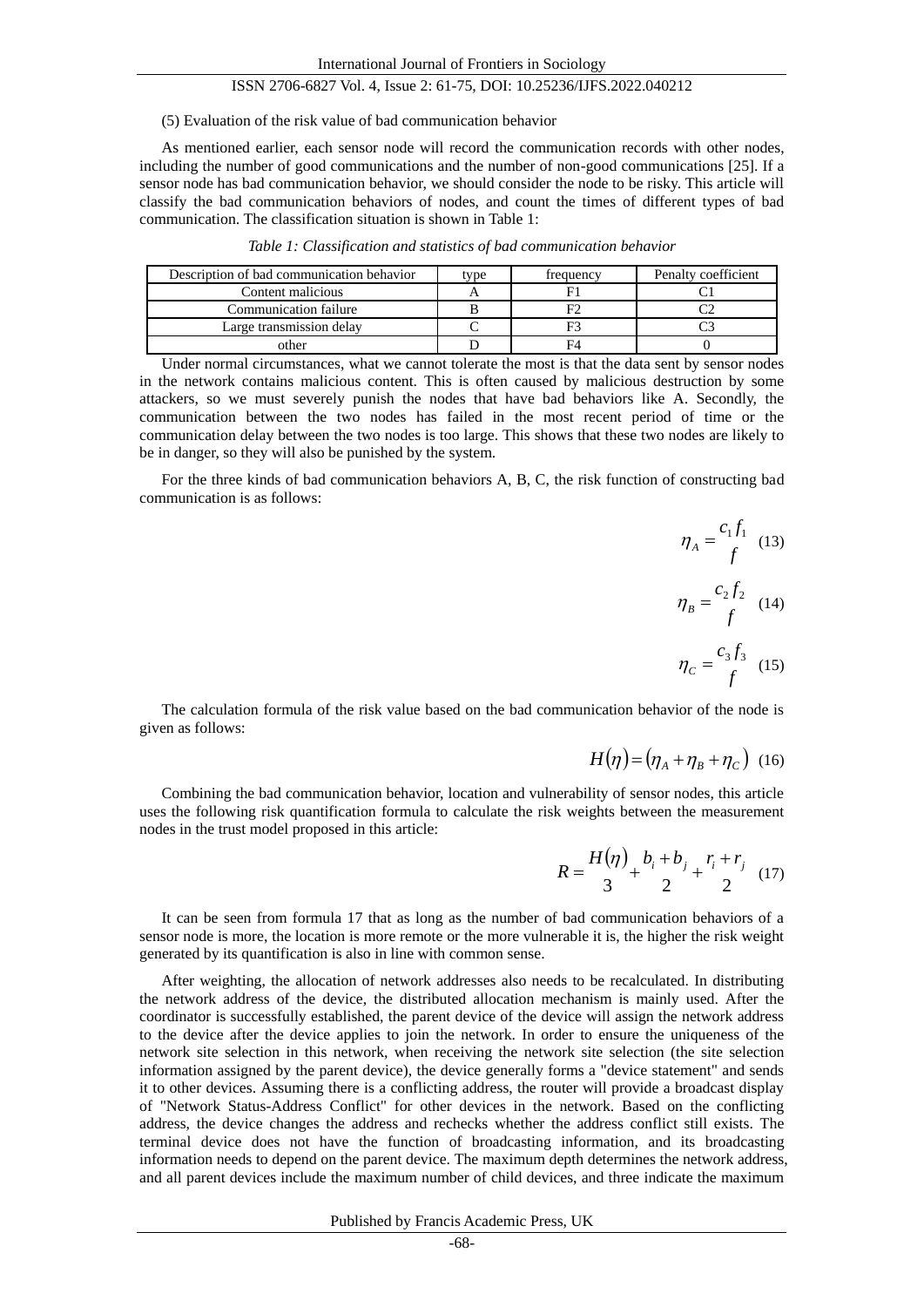number of routing child devices. Through these parameters, the parent device (depth is d) router sub-device address interval Cskip (d) can be analyzed and calculated:

$$
Cskip(d) = 1 + Cm*(Lm-d-1)
$$
 (18)

$$
Cskip(d) = 1 + Cm - Rm - Cm * Rm^{(Lm - d - 1)}/(1 - Rm) \tag{19}
$$

Under normal circumstances, the routing node network address of the parent node does not have continuity. Also in terms of network addresses, the same parent node terminal node has continuity, and this is an objective phenomenon. Specifically, the network address an distribution network point can be calculated according to the following formula.

$$
An = Ap + Cskip(d)*Rm + n \quad (20)
$$

In summary, it can be seen that as long as the following three values of Rm, Cm, and Lm are determined, it is equivalent to obtaining the address of the entire network device.

#### *2.3 Wireless Sensor Network Structure*

There are many ways to arrange sensor nodes in the monitoring range, such as: random spraying, parachute spraying, carrying by remote control aircraft, manual arrangement, etc. When the sensor network system is working, the environmental information collected by the sensor is transmitted in a multi-hop manner, and then transmitted to the sink node through other sensor nodes. The aggregation node then sends the collected data to the management personnel of the service terminal through the Internet network. The personnel of the management department can issue monitoring tasks to the wireless sensor network through the management node, and the task information is sent to the sensor node through the sink node, so as to realize the process of collecting and sending monitoring data.

#### (1) Features of wireless sensor network

Compared with the two wireless ad hoc networks, they not only have many similarities, but also have great differences to a certain extent. The wireless ad hoc network is an ordinary wireless local area network, which contains dozens or even hundreds of sensor nodes, in order to carry out high-speed and effective transmission of multimedia information streams on the basis of dynamic routing and mobility management technologies. The network topology changes with the arbitrary movement of nodes, and the nodes in wireless ad hoc networks usually use power supply instead of batteries. Generally speaking, the state of nodes in wireless sensor networks is different from that of ad hoc networks, and they are not mobile but fixed. The specific features are as follows:

#### 1) Network self-organization, topology dynamic change

The network topology is constantly changing, the reason is: the environment change of the node of the wireless sensor network will cause the state to change accordingly; the number of nodes in the network is not static. In the process, nodes will join or exit the network; the small size of the nodes in the network leads to limited energy storage, so there will be node distortion. On this basis, the nodes in the network should have the ability to self-organize, automatically manage and establish routes.

### 2) Large scale, high density, and limited node capacity

In a real application environment, in order to collect accurate and comprehensive environmental information, wireless sensor networks are generally deployed in a large monitoring area. Taking into account the cost of nodes in the deployment process, sufficient control is required, which results in a single sensor node's energy, processing capacity, storage capacity and communication capacity are limited.

## 3) Application-related, data-centric

The wireless sensor network has a significant feature, that is, the system is designed according to different application backgrounds and application requirements of the network, and different application backgrounds will have different design schemes. Not only that, compared with traditional networks, wireless sensor networks have a unique addressing process, which is reflected in that all links of wireless sensor networks are data-centric. Because the performance of a certain task and the effect of feedback are the main points that the network pays attention to, the number of the node is irrelevant.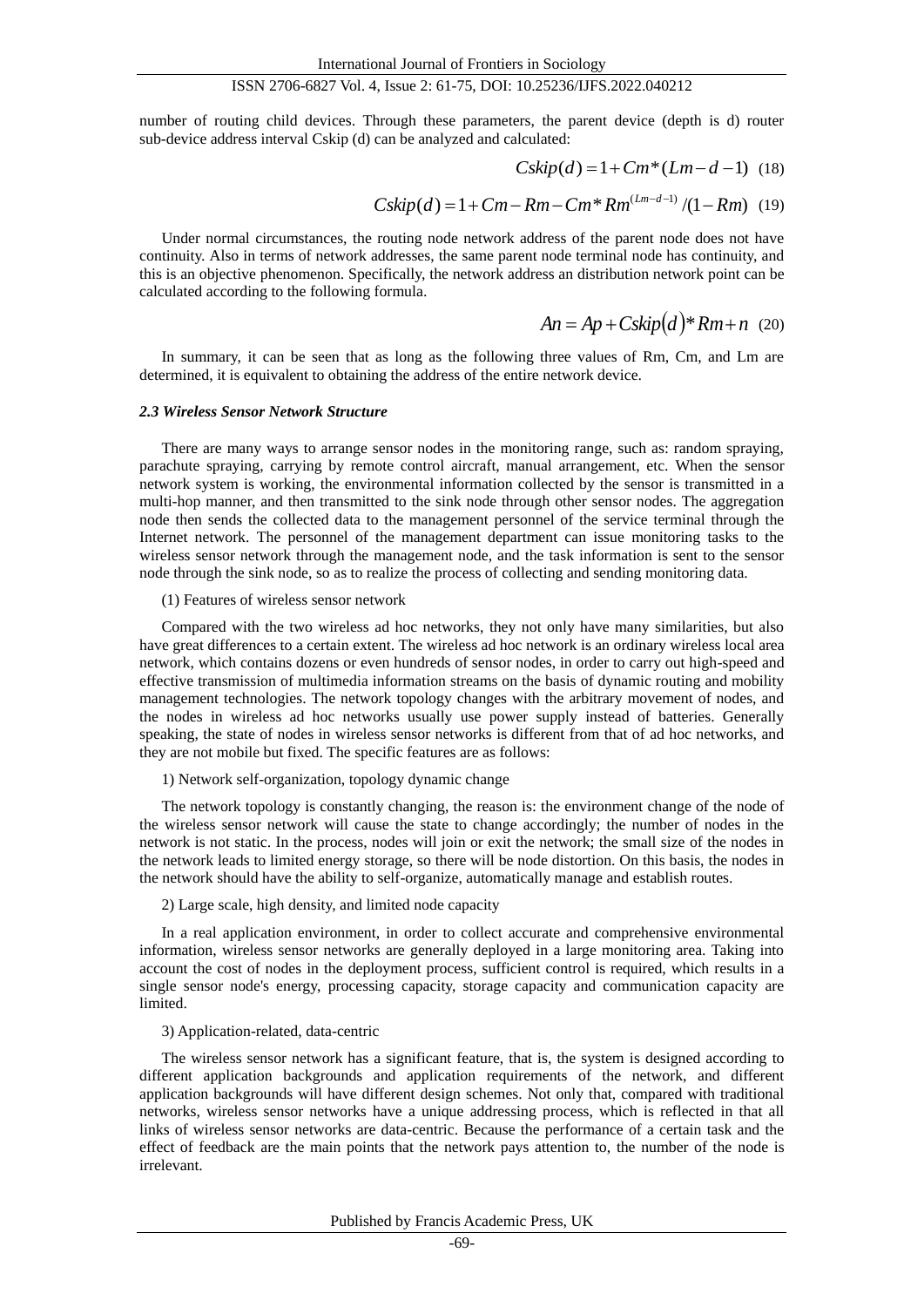#### (2) System structure

The sensor node is a micro-embedded system with weak computing power, communication power and storage power, and it is powered by batteries with limited energy. From the perspective of network functions, sensor nodes have both traditional network terminal functions and routing functions.

The sink node can be used not only as a powerful sensor node, but also as a gateway with no monitoring function but only a wireless communication interface. According to the different structure of sensor nodes in the network, wireless sensor networks can be further divided.

Sensor nodes have the same ability in communication, storage, calculation and reliability, and the nodes are equal, and there is no central node.

In the hierarchical wireless sensor network structure, the cluster head node has higher storage, computing and communication capabilities than ordinary nodes, and can even be installed with solar cells for continuous power supply. It is responsible for the distribution, negotiation and update of common node keys in the cluster, and it is also responsible for the fusion and forwarding of data in the entire cluster.

## **3. Wireless Sensor Network Equipment and Questionnaire Survey Experiment**

#### *3.1 Experiments on the Vulnerability of Wireless Sensor Network Equipment*

Before designing the final questionnaire experiment, a certain degree of exploration and comparison of the vulnerability of wireless sensor network equipment is carried out. The specific investigation situation is shown in Table 2:

| Remote sensor node<br>location level | Risk value r | Vulnerability level of sensor<br>nodes | Risk value b |  |
|--------------------------------------|--------------|----------------------------------------|--------------|--|
|                                      |              |                                        |              |  |
|                                      |              |                                        |              |  |
|                                      |              |                                        |              |  |

*Table 2: Classification of remote location of sensor nodes and their own vulnerability levels*

It can be seen from the table that the wireless sensor network needs to be fixed when it is just established, because once the node in the wireless sensor network is placed, its location will not change. Regarding the specific value of r, it needs to be determined according to the specific actual application environment. This article will not discuss it in depth. For the time being, this paper simply believes that as long as the distance between the node and the sink node is farther, the greater the risk value r. We also divide the vulnerability levels of sensor nodes into three levels: Ⅰ, Ⅱ, and Ⅲ. The vulnerability of wireless sensor nodes is innate, so how to define the vulnerability of nodes is not discussed. But what is certain is that the structural design and component composition of sensors with different functions are also different, and the defensive resistance of wireless sensors produced through different manufacturing materials and manufacturing processes is different. In other words, the vulnerabilities of different types of sensors are definitely different. Using b to measure the risk value brought by the vulnerability of the sensor node, and the larger the value of b, the more vulnerable the sensor node and the more risky it is.

#### *3.2 Investigation and Experiment on Mental Health Status of College Students*

|  |  |  |  |  |  | Table 3: Statistics of the sex ratio of the survey respondents |  |  |
|--|--|--|--|--|--|----------------------------------------------------------------|--|--|
|  |  |  |  |  |  |                                                                |  |  |

| gender | Frequency  | Composition ratio |
|--------|------------|-------------------|
| male   |            | 44.93%            |
| Female | $\sqrt{ }$ | 5.07%             |
| total  |            |                   |

In order to better reflect the mental health of college students, we introduce the term mental resilience to judge it, and the psychological resilience value reflects the mental health recovery ability of college students. The statistics of the survey subjects are shown in Table 3:

From the above table, we can see that there are a total of 839 subjects in this survey, males accounted for 44.93%, while females accounted for a little more, accounting for 55.07%. The total number of men is 377, and the total number of women is 462, 85 more than men, accounting for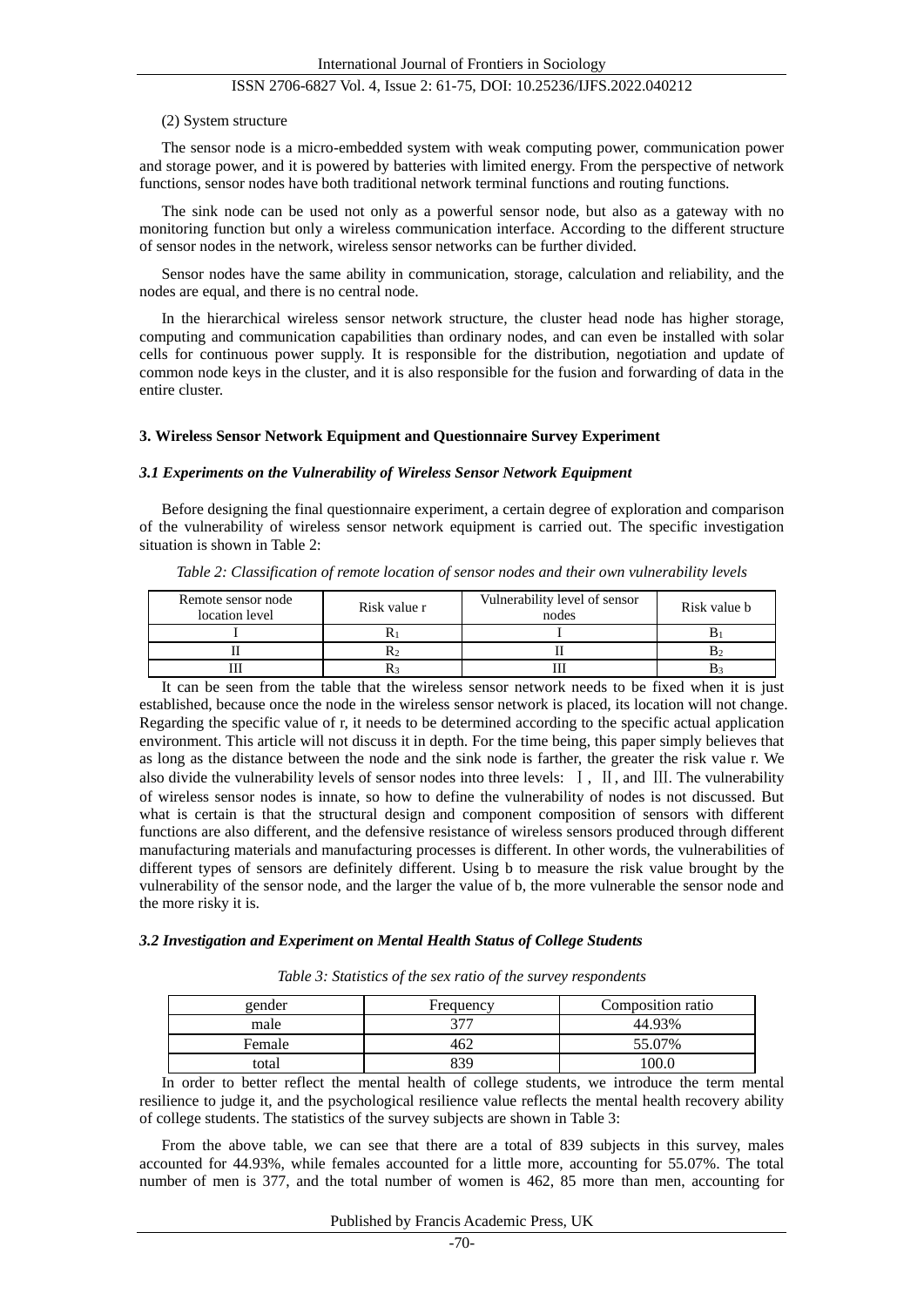10.14%. At the same time, statistics are made on the distribution of the survey subjects and their grades. The statistics are shown in Table 4:

| grade       | Frequency | Composition ratio (%) |
|-------------|-----------|-----------------------|
| Freshman    | 198       | 23.6%                 |
| Sophomore   | 77        | 21.1%                 |
| Junior      | 214       | 25.51%                |
| Senior year | 250       | 29.79%                |
| total       | 830       | 100.0%                |

*Table 4: Grade distribution of survey subjects*

From Table 4, we can see that the number of freshmen surveyed was 198, accounting for 23.6% of the total number of people, and then the number of sophomores was 177, accounting for 21.1% of the total number of people. The number of juniors is 214, accounting for 25.51% of the total, and the seniors are 250, accounting for 29.79% of the total. In general, the distribution of grades is relatively even, and the number of people in each grade is not much different. Then, according to their gender and grade, the differences in the psychological elasticity of college students of different genders and different grades are explored. The statistics are shown in Table 5:

*Table 5: Differences in psychological resilience of college students of different genders and different grades*

|        | Mental resilience |             | Mental resilience |
|--------|-------------------|-------------|-------------------|
| male   | 39.426 ± 6.219    | Freshman    | $38.16 \pm 5.99$  |
|        |                   | Sophomore   | $38.23 \pm 6.28$  |
| Female | $39.147 + 5.946$  | Junior      | $40.13 \pm 7.55$  |
|        |                   | Senior year | $40.21 + 7.71$    |
|        | 0.064             |             | 2.749             |
|        | 0.952             |             | 0.041             |

It can be seen from Table 5 that the mental elasticity value of men is 39.426±6.219, and the mental elasticity value of women is 39.147±5.946. It can be seen that the mental elasticity of women is lower than that of men, which is mainly manifested in the situation that women are more likely to show collapse when they are transported to problems. For college students of different grades, the mental elasticity value of freshman is  $38.16 \pm 5.99$ , the mental elasticity value of sophomore is  $38.23 \pm 6.28$ , the mental elasticity value of junior is  $40.13 \pm 7.55$ , and the mental elasticity of senior is  $40.21 \pm 7.71$ . It can be seen that as the grade increases, the psychological resilience value of college students also increases. It is mainly reflected in the increase in grades, the increase in life experience, and the stronger ability to deal with problems, which can effectively solve most problems.

## **4. General Mental Health of College Students**

## *4.1 Differences in General Mental Health of College Students of Different Genders andCoping Styles*

Through the experimental part of the use of wireless sensor networks to manage the mental health of college students, we can see that among college students, gender has a greater difference in the psychological resilience of college students. To this end, we investigate the general mental health status and coping styles of college students, and explore their ability to cope with mental health problems caused by gender. The statistical chart is shown in Figure 7: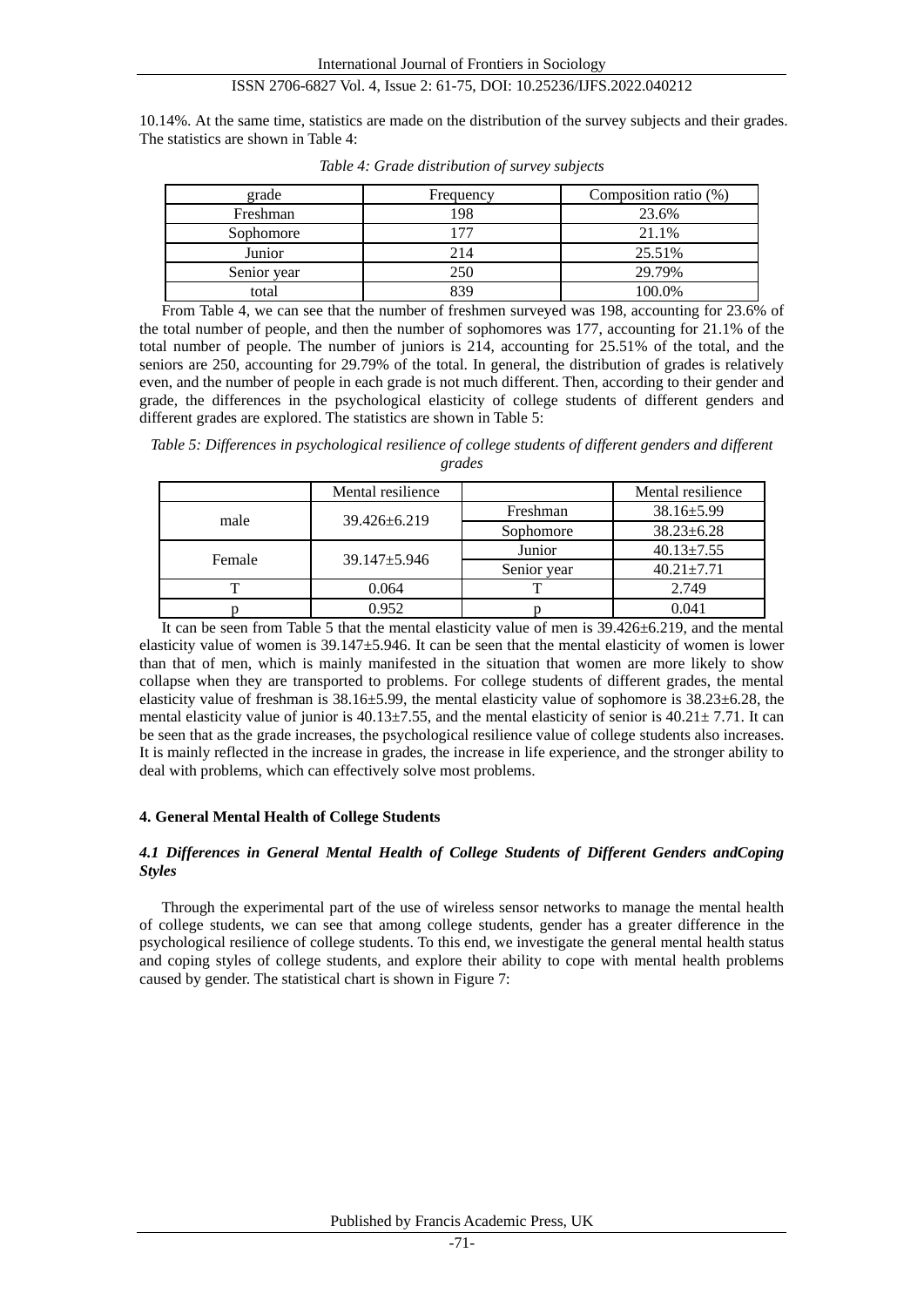International Journal of Frontiers in Sociology



ISSN 2706-6827 Vol. 4, Issue 2: 61-75, DOI: 10.25236/IJFS.2022.040212

*Figure 7: Comparison of mental health problems and coping styles of college students of different genders*

From the comparison in the Figure 7, we can see that college students of different genders have a higher percentage of self-affirmation on mental health issues, and the percentage of female self-affirmation is higher than that of males, and depression takes the second place. The same women have a higher proportion of depression than men, and fewer anxiety symptoms, and women have a higher proportion than men. In terms of coping styles, the proportion of people who adopt positive coping methods is close to twice the proportion of people who adopt negative coping methods. The same proportion of women is higher than that of men, and in the way of adopting negative coping, the proportion of men is higher than that of women, but they are generally closer.

#### *4.2 Differences in General Mental Health and Coping Styles of College Students of Different Grades*

The above has explored the differences in the mental health of college students by different genders and the differences in coping methods. Now according to the design of the experimental part, the differences in general mental health and coping styles of college students of different grades are analyzed. The situation is shown in Figure 8:



*Figure 8: Comparison of mental health problems and coping styles of college students in different grades*

As can be seen from the Figure 8, different grades have a relatively small impact on the mental health of college students. From freshman to senior year, the mental health of most college students has no major changes, but the only difference is in the senior year that the unhealthy mental state has been significantly reduced. In terms of coping methods, from freshman to senior year, the proportion of people who responded positively was much higher than the percentage of people who responded negatively, and the overall performance was relatively stable. At the same time, statistical analysis of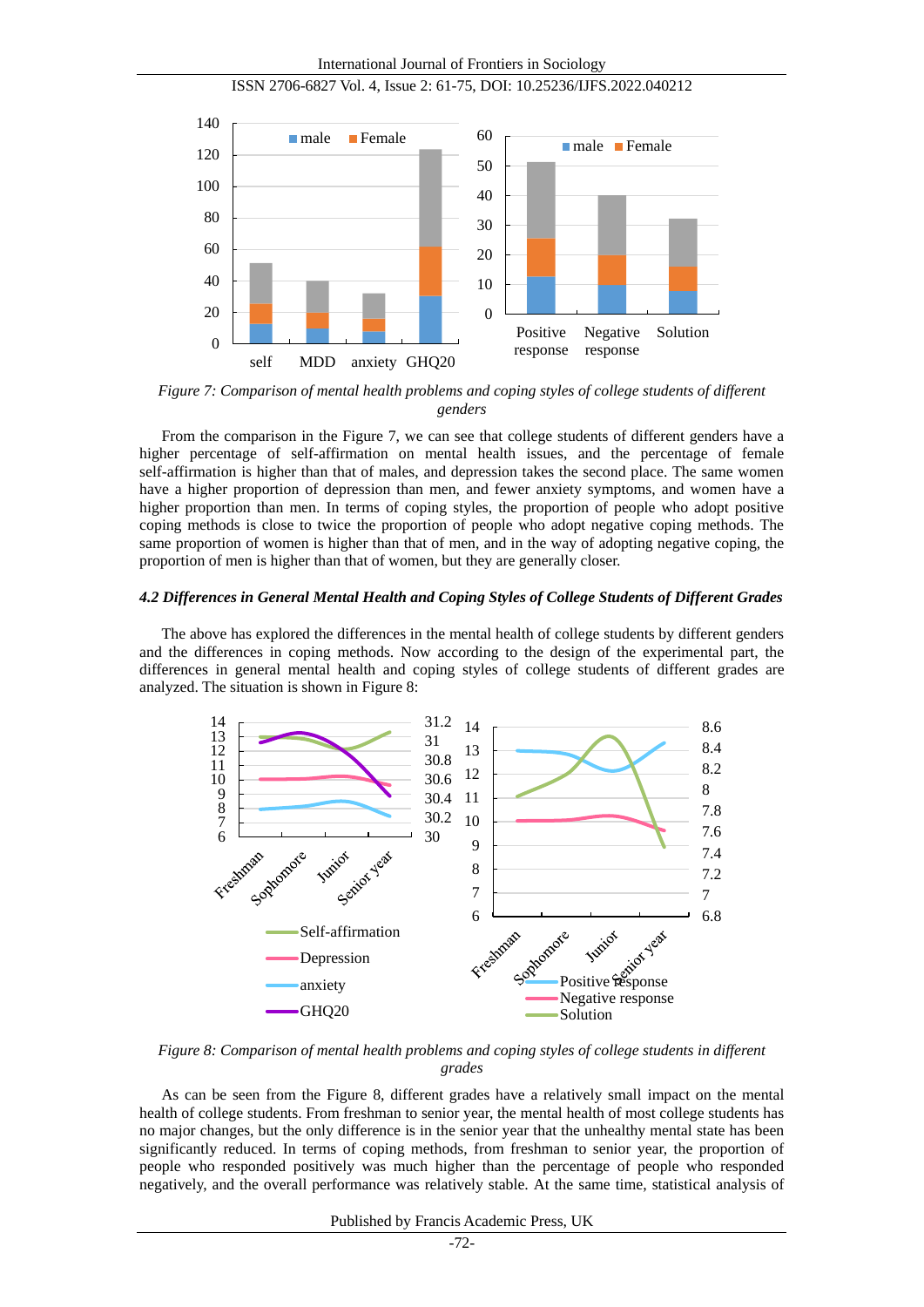differences in mental health status and coping styles of college students between different disciplines. The statistics are shown in Figure 9:



*Figure 9: Comparison of mental health problems and coping styles of college students among different disciplines*

It can be seen from the comparative analysis graph that there is little difference between college students in different disciplines in terms of self-affirmation or mental health problems such as depression or anxiety. The proportion of science students in self-affirmation is higher than that of liberal arts students. Under psychological conditions such as depression and anxiety, the proportion of liberal arts students is higher than that of science students. Similarly, although there are differences, the differences are not big.

*4.3 Differences in General Mental Health and Coping Styles of College Students from Different Places of Origin*



*Figure 10: Comparison of mental health problems and coping styles of college students between different places of origin*

Taking into account the diversity of factors affecting the mental health of college students, it is not simply limited by gender, grades and disciplines. The same source of origin has a greater impact on the mental health of college students. To this end, a separate survey of the origin of college students and the mental health status of different origins and their responses to mental health are designed. The specific situation is shown in Figure 10:

From the Figure 10, we can see that the mental health problems of college students from different places of origin are: urban household registration students are higher in self-affirmation and depression than rural students. In terms of anxiety, students from rural areas are higher than those from urban areas. When dealing with mental health problems, most of the students from urban sources can take a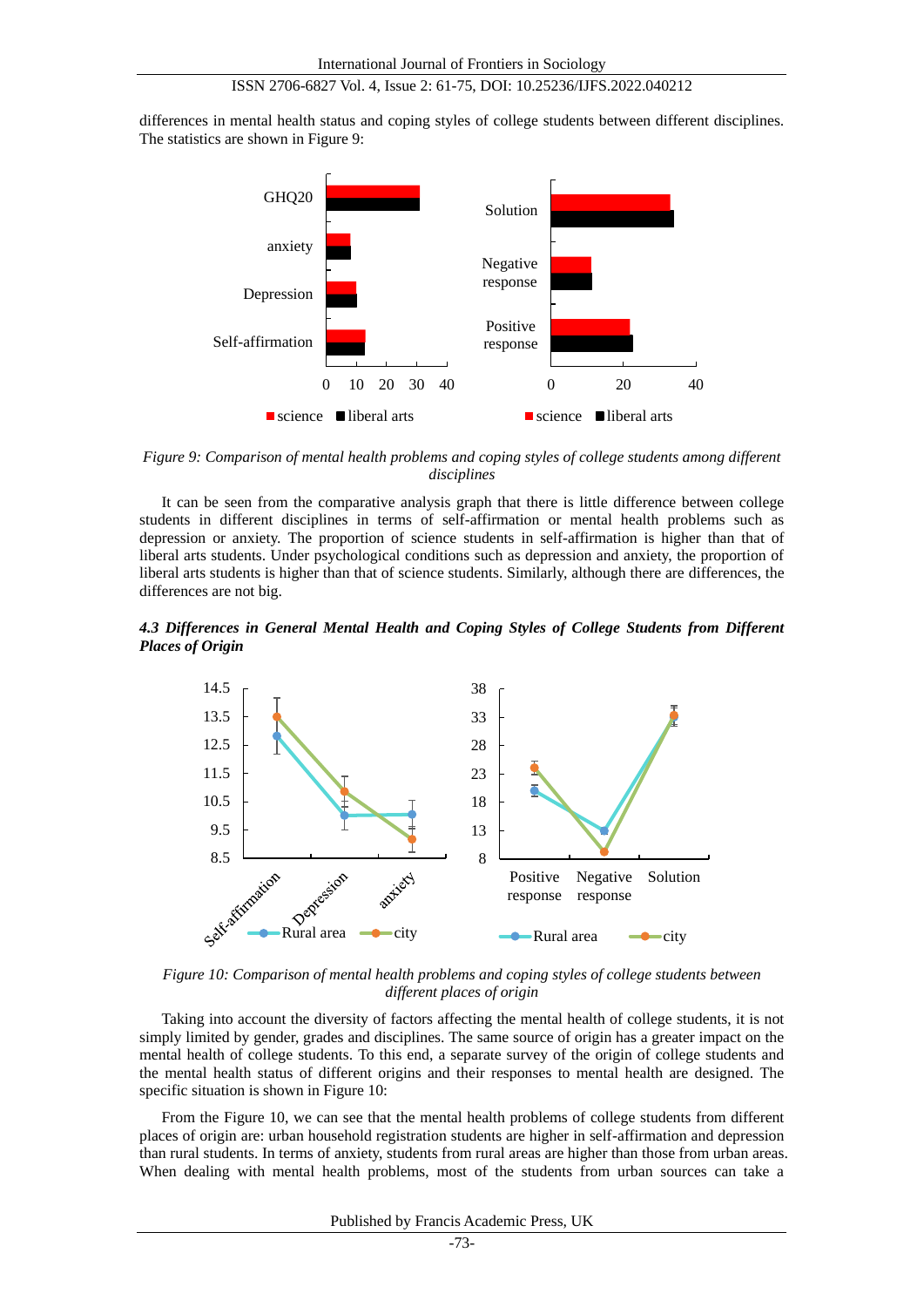proactive approach to face the problem. The proportion of rural students who take active responses is less than that of urban students, because rural students are prone to adopt negative ways to deal with problems.

## **5. Conclusion**

The main research direction of this article is the study of the management model of college students' mental health. In today's society, more and more college students have caused various mental health problems under the pressure of society and parents. Facing these problems, making good improvements has now become the top priority of colleges and universities, and the first thing to do before making improvements is precise monitoring. So this paper proposes a method of monitoring the mental health of college students through wireless sensor network. The structure of the sensor network and the node structure have been re-arranged, and the calculation modulus has been accurately calculated, which can increase the monitoring efficiency of the existing sensor network by 31%. This effectively guarantees the degree of grasp of the mental health of college students, so as to provide precise assistance to them.

## **References**

*[1] Ren J , Zhang Y , Zhang K , et al. Lifetime and Energy Hole Evolution Analysis in Data-Gathering Wireless Sensor Networks[J]. IEEE Transactions on Industrial Informatics, 2016, 12(2):788-800.*

*[2] Chen, Wang, Hongzhi, et al. CANS: Towards Congestion-Adaptive and Small Stretch Emergency Navigation with Wireless Sensor Networks [J]. IEEE Transactions on Mobile Computing, 2016, 15(5):1077-1089.*

*[3] Chen Z , Liu A , Li Z , et al. Energy-Efficient Broadcasting Scheme for Smart Industrial Wireless Sensor Networks[J]. Mobile Information Systems, 2017, (2017-01-23), 2017, 2017(12):1-17.*

*[4] Luo J, Hu J, D Wu, et al. Opportunistic Routing Algorithm for Relay Node Selection in Wireless Sensor Networks [J]. IEEE Transactions on Industrial Informatics, 2017, 11(1):112-121.*

*[5] Benzaid C, Lounis K, Al-Nemrat A, et al. Fast authentication in wireless sensor networks [J]. Future Generation Computer Systems, 2016, 55(FEB.): 362-375.*

*[6] Jiang J, Han G, Wang F, et al. An Efficient Distributed Trust Model for Wireless Sensor Networks [J]. IEEE Transactions on Parallel & Distributed Systems, 2016, 26(5):1228-1237.*

*[7] Zhang H , Hong X , Cheng J , et al. Secure Resource Allocation for OFDMA Two-Way Relay Wireless Sensor Networks Without and With Cooperative Jamming[J]. IEEE Transactions on Industrial Informatics, 2017, 12(5):1714-1725.*

*[8] Dong M, Ota K, and Liu A. RMER: Reliable and Energy-Efficient Data Collection for Large-Scale Wireless Sensor Networks [J]. IEEE Internet of Things Journal, 2017, 3(4):511-519.*

*[9] Deng Y , Wang L , Elkashlan M , et al. Physical Layer Security in Three-Tier Wireless Sensor Networks: A Stochastic Geometry Approach[J]. IEEE Transactions on Information Forensics and Security, 2017, 11(6):1128-1138.*

*[10] Hu Y, Dong M, Ota K, et al. Mobile Target Detection in Wireless Sensor Networks with Adjustable Sensing Frequency [J]. IEEE Systems Journal, 2017, 10(3):1160-1171.*

*[11] Fei Z, Li B, Yang S, et al. A Survey of Multi-Objective Optimization in Wireless Sensor Networks: Metrics, Algorithms, and Open Problems [J]. IEEE Communications Surveys & Tutorials, 2017, 19(1):550-586.*

*[12] Oller J , Demirkol I , Casademont J , et al. Has Time Come to Switch From Duty-Cycled MAC Protocols to Wake-Up Radio for Wireless Sensor Networks?[J]. IEEE/ACM Transactions on Networking, 2016, 24(2):674-687.*

*[13] Duan J, D Gao, Dong Y, et al. An Energy-Aware Trust Derivation Scheme with Game Theoretic Approach in Wireless Sensor Networks for IoT Applications [J]. IEEE Internet of Things Journal, 2017, 1(1):58-69.*

*[14] Dobslaw F, Zhang T, Gidlund M. End-to-End Reliability-aware Scheduling for Wireless Sensor Networks [J]. IEEE Transactions on Industrial Informatics, 2016, 12(2):758-767.*

*[15] Boselin P, Sakkthi V, Babu A, et al. Mobility Assisted Dynamic Routing for Mobile Wireless Sensor Networks [J]. Social Science Electronic Publishing, 2017, 3(1):9-19.*

*[16] Seo S H, Won J, Sultana S, et al. Effective Key Management in Dynamic Wireless Sensor Networks [J]. IEEE Transactions on Information Forensics and Security, 2017, 10(2):371-383.*

*[17] Gu Y, Ren F, Ji Y, et al. The Evolution of Sink Mobility Management in Wireless Sensor Networks: A Survey [J]. IEEE Communications Surveys & Tutorials, 2017, 18(1):507-524.*

*[18] Bouaziz M, Rachedi A. A survey on mobility management protocols in Wireless Sensor Networks*